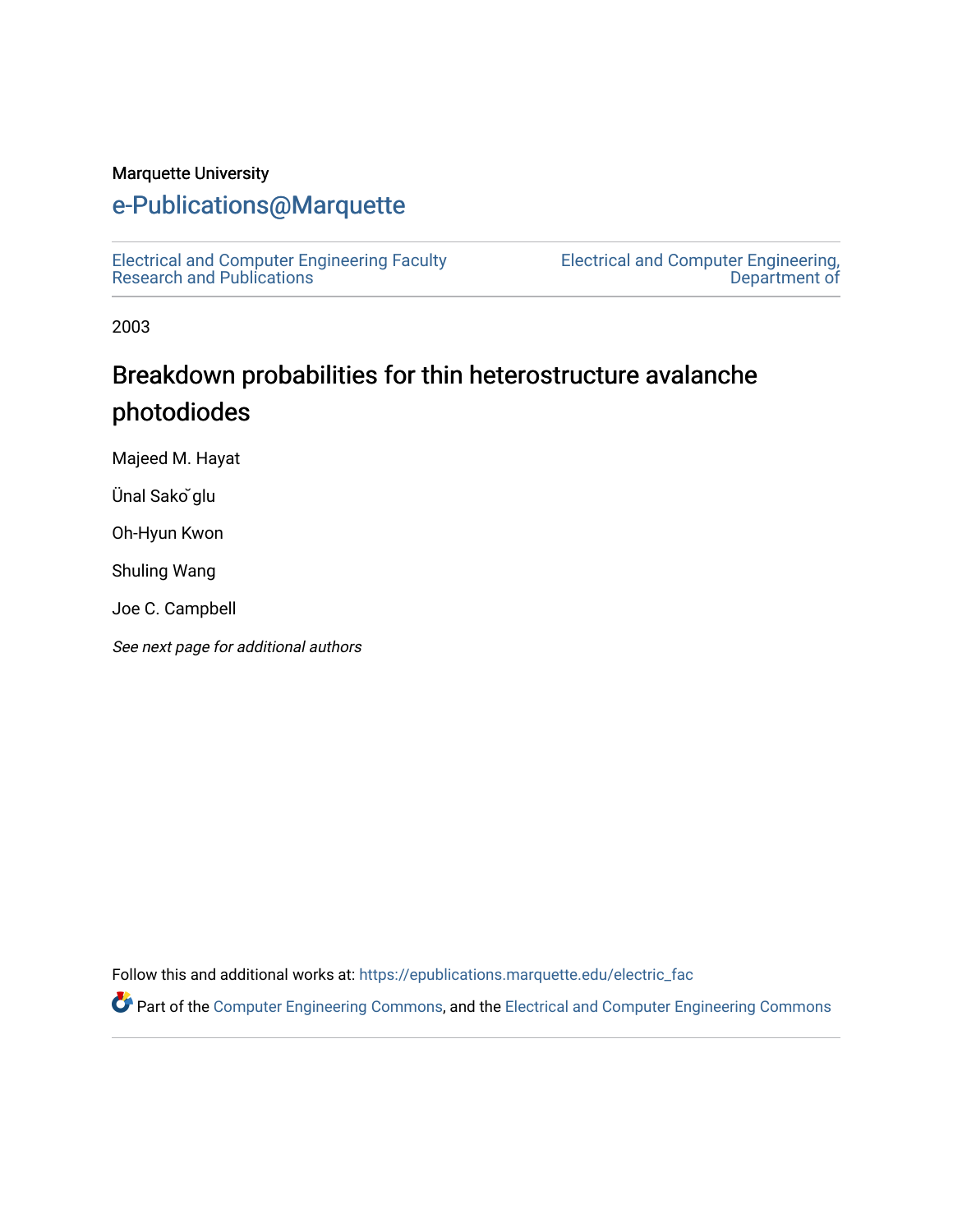#### Authors

Majeed M. Hayat, Ünal Sako ̆glu, Oh-Hyun Kwon, Shuling Wang, Joe C. Campbell, Bahaa E.A. Saleh, and Malvin Carl Teich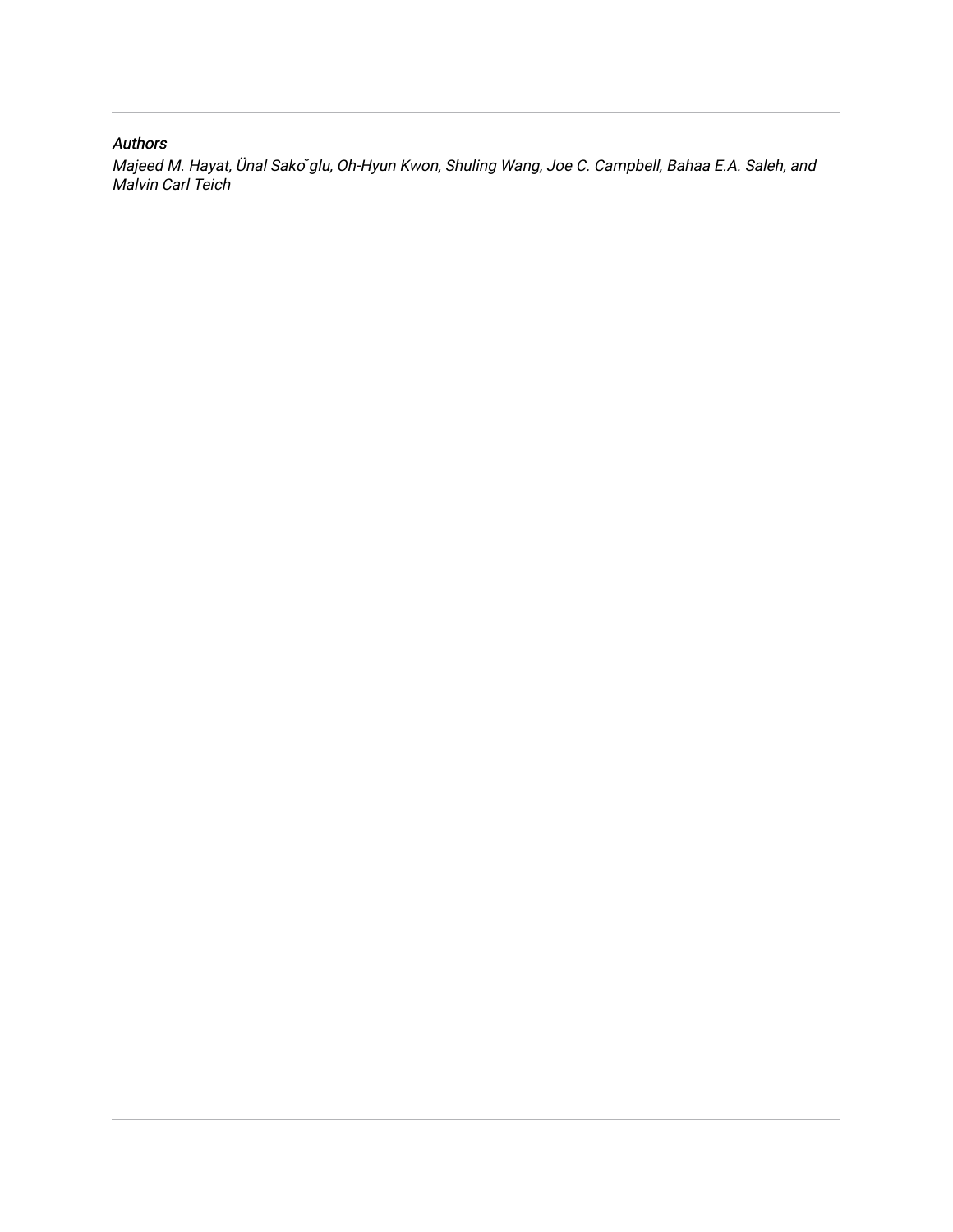## **Marquette University**

# **e-Publications@Marquette**

# *Electrical and Computer Engineering Faculty Research and Publications/College of Engineering*

*This paper is NOT THE PUBLISHED VERSION;* **but the author's final, peer-reviewed manuscript.** The published version may be accessed by following the link in the citation below.

*IEEE Journal of Quantum Electronics*, Vol. 39, No. 1 (2003): 179-185. [DOI.](https://dx.doi.org/10.1109/JQE.2002.806217) This article is © Institute of Electrical and Electronic Engineers (IEEE) and permission has been granted for this version to appear in [e-Publications@Marquette.](http://epublications.marquette.edu/) Institute of Electrical and Electronic Engineers (IEEE) does not grant permission for this article to be further copied/distributed or hosted elsewhere without the express permission from Institute of Electrical and Electronic Engineers (IEEE).

# Breakdown probabilities for thin heterostructure avalanche photodiodes

Majeed M. Hayat Department of Electrical and Computer Engineering, University of New Mexico, Albuquerque, NM Ünal Sako ̆glu Department of Electrical and Computer Engineering, University of New Mexico, Albuquerque, NM Oh-Hyun Kwon Department of Electrical and Computer Engineering, University of New Mexico, Albuquerque, NM Shuling Wang Microelectronics Research Center,University of Texas at Austin, Austin, TX Joe C. Campbell Microelectronics Research Center, University of Texas at Austin, Austin, TX Bahaa E. A. Saleh Department of Electrical and Computer Engineering, Boston University, Boston, MA Malvin C. Teich Department of Electrical and Computer Engineering, Boston University, Boston, MA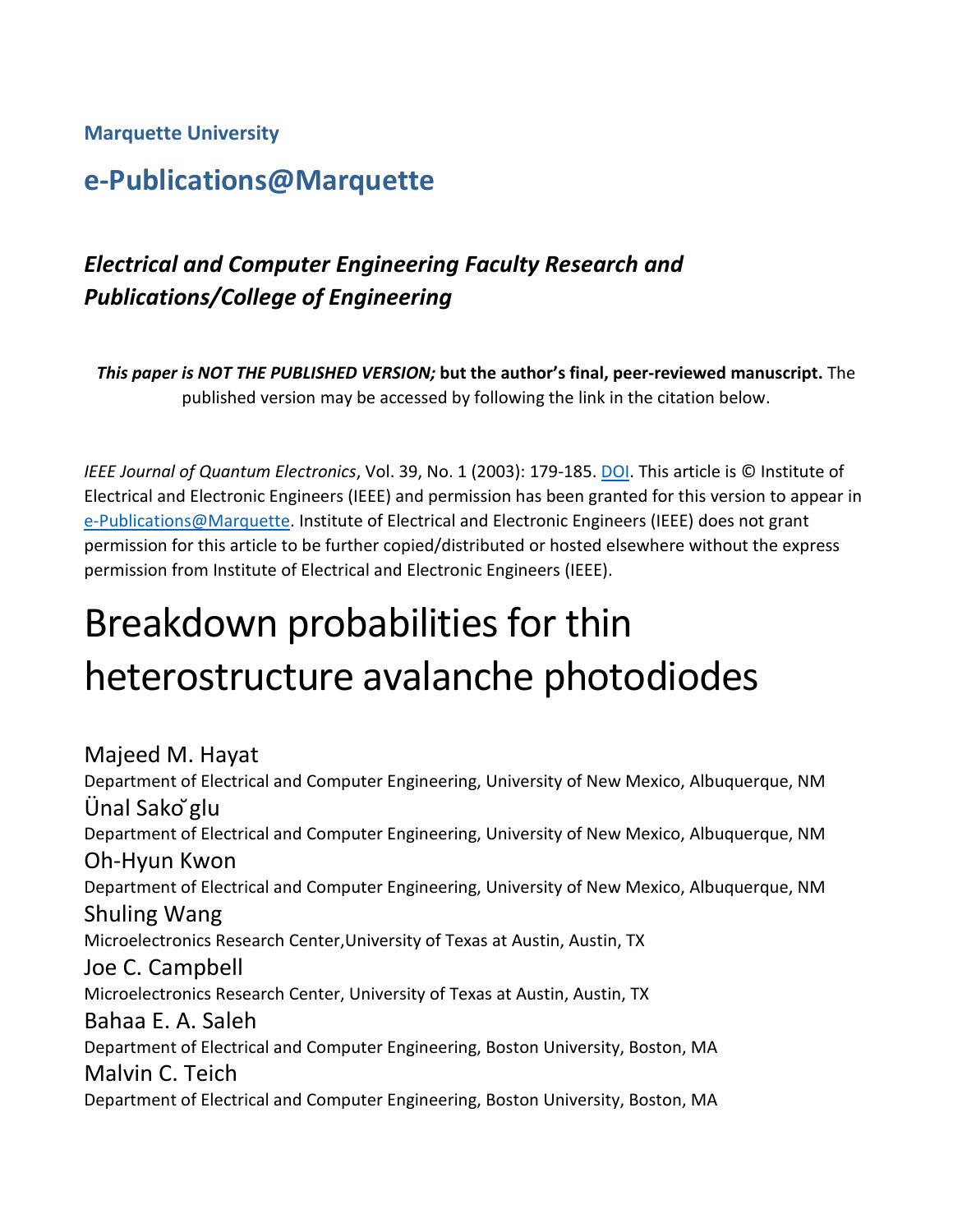## Abstract

The recurrence theory for the breakdown probability in avalanche photodiodes (APDs) is generalized to heterostructure APDs that may have multiple multiplication layers. The generalization addresses layer-boundary effects such as the initial energy of injected carriers as well as the layer-dependent profile of the dead space in the multiplication region. Reducing the width of the multiplication layer serves to both downshift and sharpen the breakdown probability curve as a function of the applied reverse-bias voltage. In structures where the injected carriers have an initial energy that is comparable to the ionization threshold energy, the transition from linear mode to Geiger-mode is more abrupt than in structures in which such initial energy is negligible. The theory is applied to two recently fabricated Al  $_{0.6}$  Ga  $_{0.4}$  As-GaAs heterostructure APDs and to other homostructure thin GaAs APDs and the predictions of the breakdown-voltage thresholds are verified.

## SECTION I. Introduction

Avalanche photodiodes (APDs) are highly desirable in fiber-optic communication systems and in many applications that rely on precision radiometric measurements such as photon and photon-coincidence counting. Recently, APDs with thin multiplication layers have been shown to exhibit a significant reduction in the excess noise factor, a feature that is now well known to be attributable to the dead-space effect [1]– [2][3][4][5][6][7][8]. The dead space is the distance a carrier must travel within the APD's multiplication region before acquiring the energy threshold needed for effecting an impact ionization. In essence, dead space results in inhibition in the locations of ionization, which, in turn, brings about orderliness in the avalanche of carrier generation. In APDs with wide multiplication regions (*viz*., > 0.4 *μ* m), the dead-space distance is negligible relative to the width and its effect on the carrier multiplication is minimal. However, in thin APDs, the dead space can occupy a large fraction of the multiplication region, thereby significantly altering not only the multiplication noise but also the time response, power spectral density, and breakdown [4], [9], [10]. Heterostructure APDs with multiple thin multiplication layers have also been recently fabricated, exhibiting even lower excess noise factors. Such improved performance has been attributable to the combination of the deadspace effect and bandgap-boundary effects, which can serve to further regularize impact ionization through careful bandgap engineering [11]–[12][13].

One aspect of the APD performance whose dependence on the dead space was not analytically investigated is the breakdown probability. Breakdown occurs when the APD's gain becomes infinite. In general, as the applied reverse-bias voltage is raised beyond a threshold, the probability that the gain becomes unstable diverges from zero, and gradually approaches unity as the voltage is further raised. In fact, this threshold voltage is nothing but the breakdown voltage, which is defined as the applied reverse-bias voltage at which the *mean* gain becomes infinite. (Note that as the gain is integer-valued, its mean is finite if and only if the probability of having an infinite gain is zero.) The behavior of the breakdown probability, as a function of the applied revere-bias voltage, is the key indicator of how fast the transition from stable to saturated operation occurs. For example, when an APD is used in the Geiger mode, it is highly desirable that such a transition occur as rapidly as possible so that any incoming photon triggers a measurable response with near certainty. On the other hand, if the transition is not steep, then at any given applied reverse bias, a fraction of the absorbed photons (proportional to the complement of the breakdown probability) will fail to trigger breakdown, which reduces detection efficiency.

In light of the role played by the multiplication-region width in improving the noise and bandwidth characteristics in thin APDs, a natural question that comes to mind is whether thin APDs exhibit improved breakdown characteristics. We have partially answered this question affirmatively in the past by showing that the breakdown voltage decreases as the width decreases [9]. However, the breakdown probabilities for thin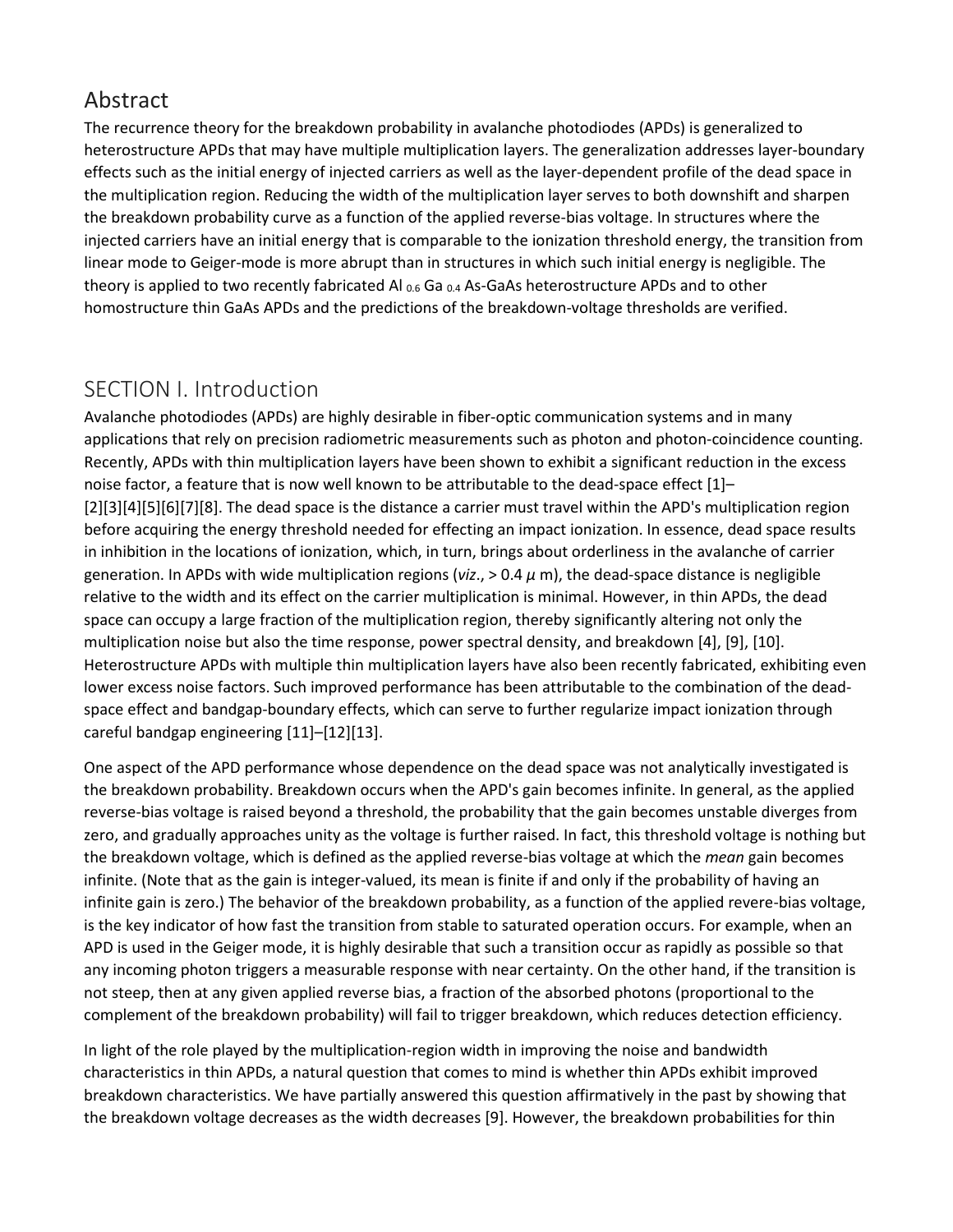APDs have not been investigated heretofore. In 1999, McIntyre [7] adopted the recurrence principles developed by Hayat et al. [1], [14] and formulated recurrence equations which characterized the breakdown probability for the case of nonuniform fields. Although McIntyre [7] attempted to predict the breakdown probability, he encountered difficulty in numerically solving the recurrence equations near breakdown and beyond. Moreover, no analytical model has yet been developed that can capture the bandgap-boundary effects encountered in heterostructure APDs. Such boundary effects include the initial energy of injected carriers and the layerdependent profile of the dead space in the multiplication region.

In this paper, we generalize the recurrence equations reported by McIntyre [7] to include boundary effects associated with thin heterostructure APDs. This generalization draws from our recent work on the bandgapboundary effects on avalanche multiplication noise [11]. The technique developed in this paper provides the means for predicting the probability of breakdown as a function of the applied reverse bias voltage for any heterostructure APD.

## SECTION II. Analytical Model

Consider an APD with a multiplication region (possibly consisting of multiple layers) extending from *x*=0 to *x*=*w*, and exhibiting an electric-field profile E(*x*). Assume that a parent electron is injected at *x*=0, and that the electron has an initial energy *E*0 which it acquires, for example, as it travels through a field gradient just before entering the multiplication region. According to basic principles of impact ionization [15], if the electron ionization threshold energy of the material is *Eie*, then the injected electron must first travel an initial deadspace distance *de*0, which is the solution to the equation (*Eie*−*E*0)=∫*de*00*q*E(*y*)*dy*, before being able to impact ionize. (*de*0 is set to zero if *E*0≥*Eie*.) Furthermore, according to the hard-threshold dead-space multiplication model, the probability density function (pdf) of the distance *ξ* to the first impact ionization for the initial carrier is given by [11]

$$
h_{e_0}(\xi) = \{ \begin{cases} \alpha(\xi) \exp(-\int_{d_{e_0}}^{\xi} (y) dy) \, \alpha, & \xi \ge d_{e_0} \\ 0, & \xi < d_{e_0} \end{cases}
$$

| I |  |
|---|--|
|   |  |

where *α*(⋅) is the nonlocalized position-dependent ionization coefficient of electrons, which can be calculated from the electric field through a material-dependent parametric model. Upon ionization, two electrons and a hole with zero initial kinetic energy are generated. Moreover, for an offspring electron, born at *x* with zero initial energy, the pdf of the distance *ξ* to the first impact ionization is given by [14]

$$
h_e(\xi|x)
$$
  
=  $\{\alpha(x+\xi)\exp(-\int_{d_e(x)}^{\xi} \alpha(x+y)dy), \xi \ge d_e(x)$   
0,  $\xi < d_e(x)$ 

where  $de(x)$  is the dead space that it must first travel before being able to impact ionize. A similar argument applies to an offspring hole, in which case the pdf of the distance to the first impact ionization is

(2)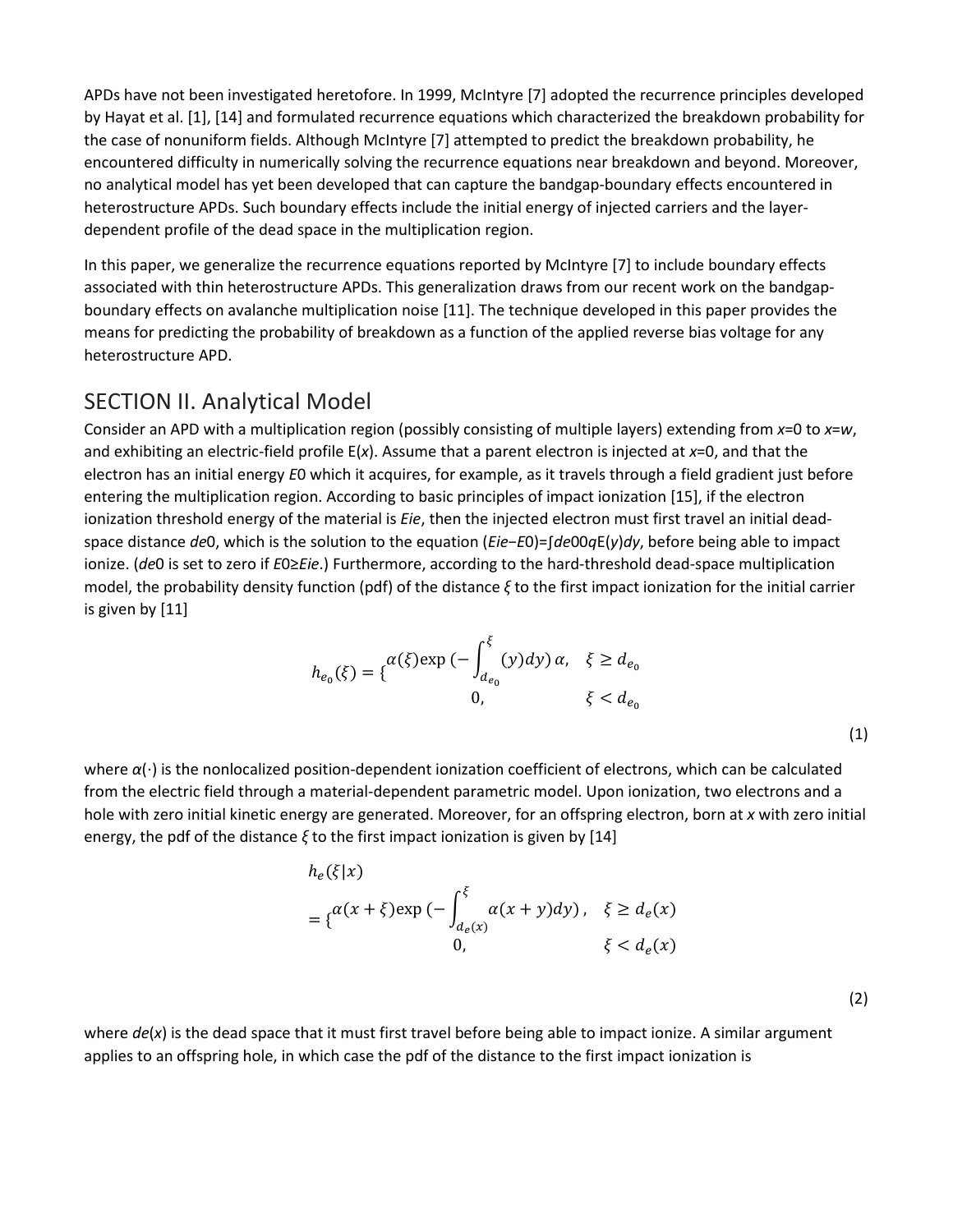$$
h_h(\xi|x)
$$
  
=  $\{\beta(x-\xi)\exp(-\int_{d_h(x)}^{\xi}\beta(x-y)dy), \xi \ge d_h(x)$   
0,  $\xi < d_h(x)$ 

where *dh*(*x*) is dead space associated with a hole born at *x*. In [11], we describe how the dead-space profiles can be computed for a heterostructure. In the above model for ionization, we assumed that the value of the ionization coefficient beyond the dead space is dependent only on the material and the local electric field. A more realistic (but much more complex) model would consider the value to be a function of the history of the carrier. Despite its simplicity, when the above model is used in conjunction with the recurrence technique [1], [14], it has proven to be effective in predicting the low-noise behavior of thin APDs independently of the thickness of the multiplication region.

We now characterize the breakdown probability. Following the notation introduced in [1], let *Z*(*x*) denote the total electron and hole population resulting from a parent electron born at *x* with zero initial energy. Similarly, let *Y*(*x*) denote the total electron and hole population resulting from a parent hole born at *x*. Thus, for the case of electron injection (at *x*=0), the APD gain *G* is given by 0.5(*Z*(0)+1). Let *PZ*(*x*) be defined as the probability that *Z*(*x*) is finite, and similarly, let *PY*(*x*)P{*Y*(*x*)<∞}. McIntyre invoked a recurrence argument and characterized *PZ* and *PY* through the following two nonlinear integral equations [7]:

$$
P_Z(x) = \int_{w-x}^{\infty} h_e(\xi|x) d\xi + \int_0^{w-x} P_Z^2(x+\xi) P_Y(x+\xi)
$$

$$
\cdot h_e(\xi|x) d\xi
$$
  
and 
$$
P_Y(x) = \int_x^{\infty} h_h(\xi|x) d\xi + \int_0^x P_Y^2(x-\xi) P_Z(x-\xi)
$$

$$
\cdot h_h(\xi|x) d\xi.
$$

(5)

(4)

(3)

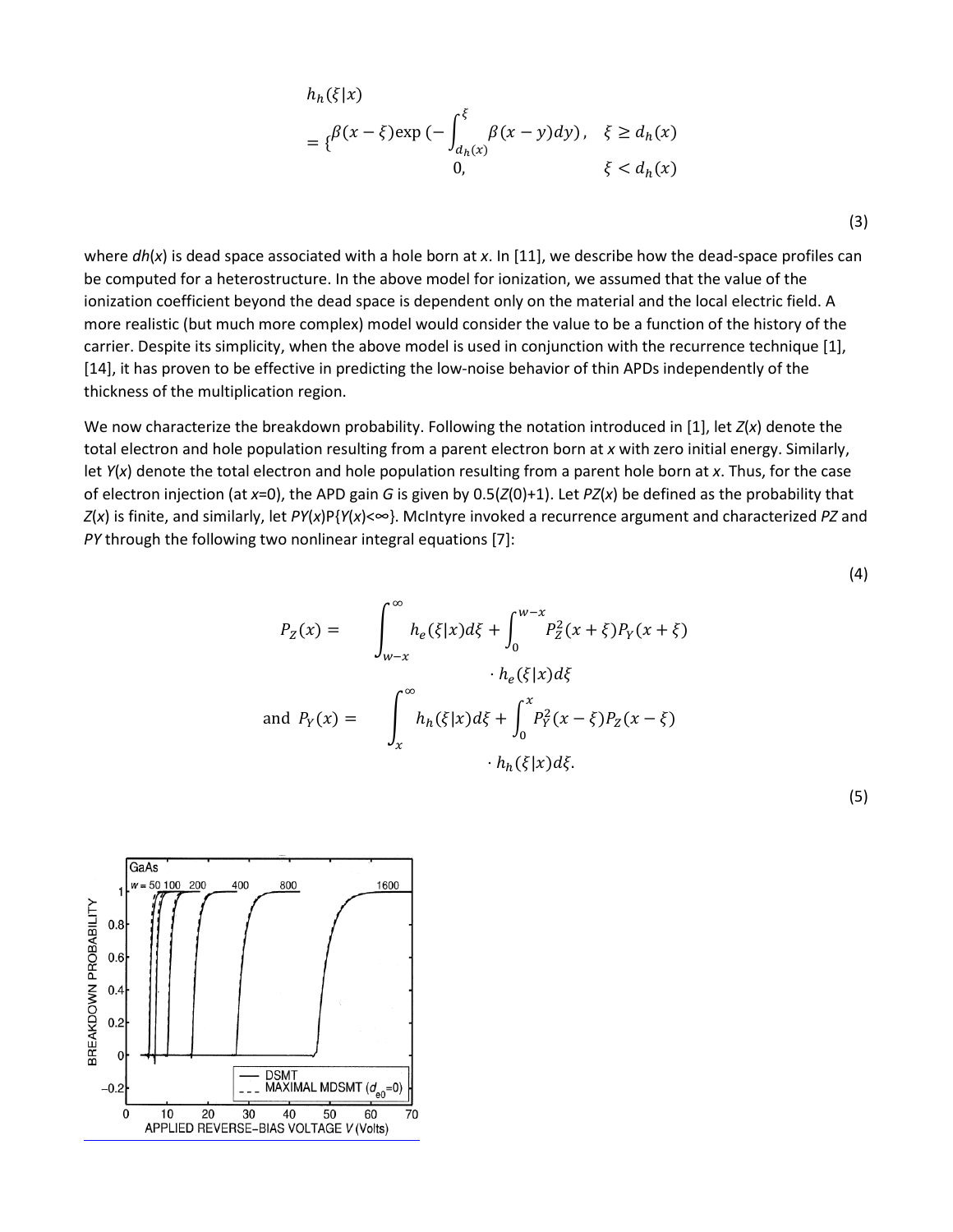**Fig. 1.** Breakdown probability for GaAs as a function of the applied reverse-bias voltage for various multiplication-region widths. Solid curves represent the DSMT predictions. Dashed curves represent the maximal-MDSMT predictions.

We now generalize these equations to the case when the parent carrier has nonzero initial energy.

Let *Z*0(*x*) be defined as *Z*(*x*) with the exception that for the parent electron at *x*, the distance *ξ* to the first impact ionization has a pdf *he*0(*ξ*) [as defined in [\(1\)\]](https://ieeexplore.ieee.org/document/#deqn1). The key observation here is that upon the first ionization of the injected electron, the two newly-created electrons and hole will have zero initial energy, independently of the initial energy of their parent electron. Consequently, conditional on the initial ionization occurring at *ξ*, *Z*0(*x*) is finite if and only if each one the two offspring electrons and the offspring hole produces a finite number of offsprings. Thus after averaging over all possible *ξ*, we obtain the following modified recurrence equation for the probability that *Z*0(*x*) is finite:

$$
P\{Z_0(x) < \infty\} = \int_{w-x}^{\infty} h_{e_0}(\xi) d\xi + \int_0^{w-x} P_Z^2(x+\xi) P_Y(x+\xi) \cdot h_{e_0}(\xi) d\xi.
$$

(6)

Hence, to calculate P{*Z*0(*x*)<∞}, we must first solve for *PZ*(⋅) and *PY*(⋅) according to [\(4\) and \(5\),](https://ieeexplore.ieee.org/document/#deqn4-5) and subsequently use them in calculating the integral given by  $(6)$ . This is the modified dead-space multiplication theory (MDSMT) for breakdown.

#### SECTION III. Results

To see the roles of the multiplication-region width and the initial energy of injected carriers on the breakdown characteristics, we numerically solved  $(4)$ –[\(6\)](https://ieeexplore.ieee.org/document/#deqn6) and computed the breakdown probability as a function of the applied reverse-bias voltage for GaAs. In these calculations, we assumed a constant electric-field profile within the multiplication region and used the simple approximation *V*=E*w* for the reverse-bias voltage. The parameters for the nonlocalized electron and hole ionization coefficients for GaAs were taken from Saleh et al. [4].



**Fig. 2.** Magnification of Fig. 1 for *w*=50 nm and *w*=100 nm.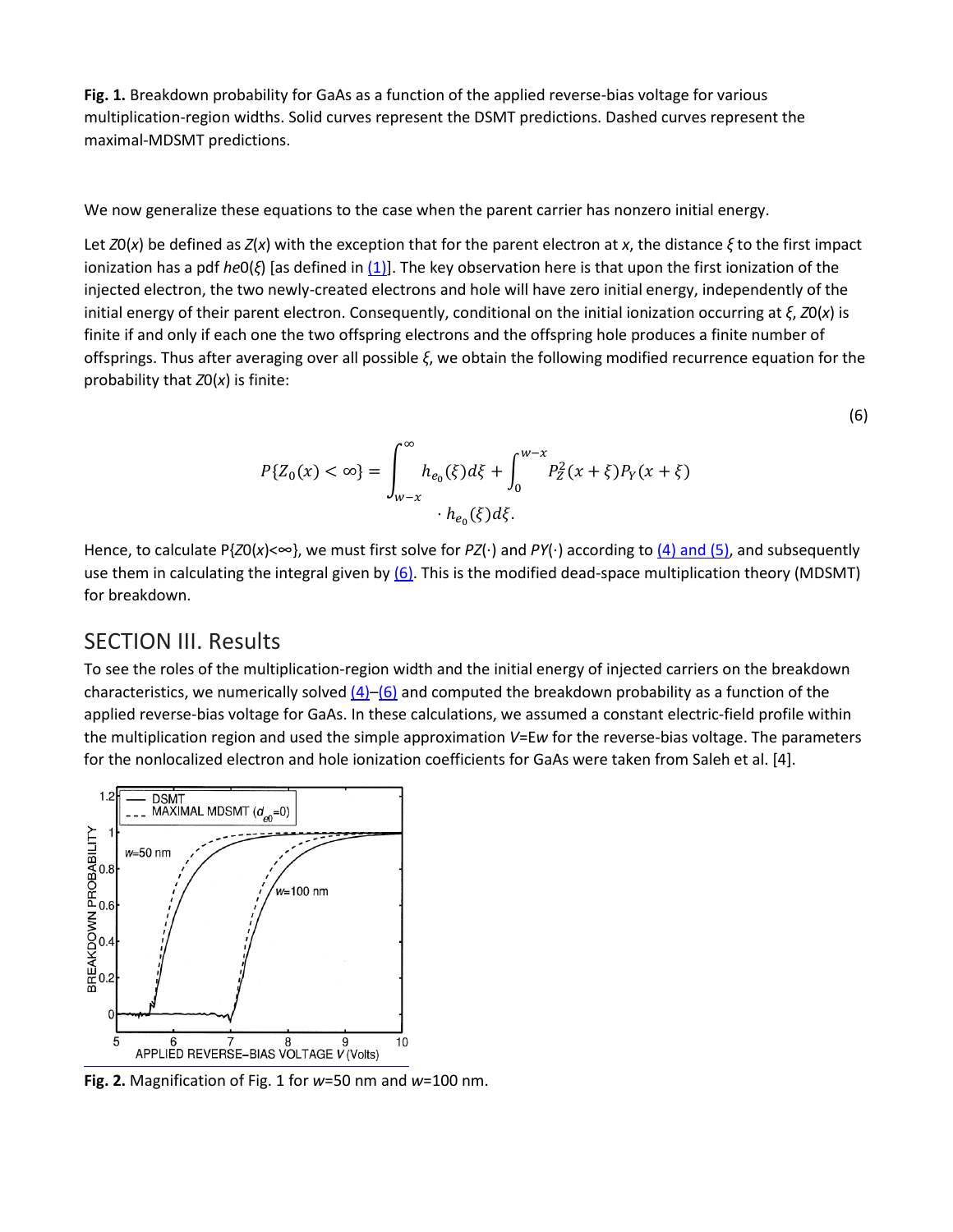Two sets of results were generated for each width. In the first set, we assumed that the injected carrier possessed no initial energy (i.e., *E*0=0), in which case the results were obtained by solvin[g \(4\) and \(5\)](https://ieeexplore.ieee.org/document/#deqn4-5) and the breakdown probability was calculated using 1−*PZ*(0). We refer to this set of results as the DSMT predictions. In the second set of results, we assumed that the initial energy was in excess of the electron ionization energy *Eie*, in which case the initial dead space *de*0 was set to zero. These results were obtained by inserting *PZ*(*x*) and *PY*(*x*), which were found for the first set, into (6), and the breakdown probability was calculated using 1−P{*Z*0(0)<∞}. We refer to this second set of calculations as the maximal-MDSMT predictions, as they reflect the maximum initial-energy effect. The predicted breakdown probabilities are shown in Fig. 1 for *w*=50, 100, 200, 400, 800, and 1600 nm. As expected, reducing *w* serves to cause breakdown to occur at a lower reverse bias. Moreover, for a fixed *w*, the initial energy of injected carriers causes the breakdown to occur more abruptly, as can be seen from the magnified plots in Fig. 2. This new result can be explained as follows. The initial energy of an injected carrier enhances the probability of the initial impact ionization occurring in the onset of the multiplication process (i.e., near the edge of the multiplication region). This, in turn, will enhance the breakdown probability as each of the offspring electrons will have a higher chance of breakdown as they have a longer distance to travel. Note that the breakdown voltage *VB* is the voltage corresponding to the point when the breakdown probability begins to exceed zero. We also note that the calculated values of the breakdown probability near breakdown are sensitive to precision error (resulting from discretizing the recurrence equations); however, the calculated values rapidly stabilize beyond the breakdown voltage. We emphasize that in our calculation we used nonlocalized ionization coefficients [4], [5]. The use of the bulk, or so-called localized, ionization coefficients [16] cannot be justified for our technique, as they are not consistent with the dead space theory. It was observed that attempting to use such localized coefficients in the current recurrence technique can lead to unstable solutions.

We also observe from Fig. 2 that both the DSMT and the maximal-MDSMT models predict a more abrupt transition for a thin device than a thick one. However, in order to see the magnitude of this increase in transition abruptness relative to the breakdown voltage, we normalized the transition abruptness by the breakdown voltage. To do so, we calculated the breakdown steepness factor Δ*V*/*VB*, where Δ*V* is the voltage difference corresponding to the transition in breakdown probability from 0.05 to 0.95. (The smaller the steepness factor, the more abrupt the transition is.) Fig. 3 shows the behavior the steepness factor as a function of *w*. According to DSMT model, as *w* decreases, the steepness factor increases, and hence the transition from stable to unstable becomes *relatively* less abrupt. However, according to maximal-MDSMT calculations, the steepness factor is almost invariant as *w* decreases. Hence, the initial energy of injected carriers serves to preserve the stable-tounstable transition characteristics, especially for low values of *w*. This is a very desirable feature: it indicates that the reduction in the breakdown voltage with decreasing device thickness can be made available without compromising the relative abruptness of the breakdown transition.

## SECTION IV. Comparison With Experiments

The purpose of this section is to validate our predictions of the breakdown voltage for thin APDs. Moreover, since in this paper, the breakdown voltage is extracted directly from the predicted behavior of the breakdown probability as a function of the applied bias, agreement of the breakdown-voltage predictions with experiment will also serve to partially validate the correctness of our model for the breakdown probability. According to our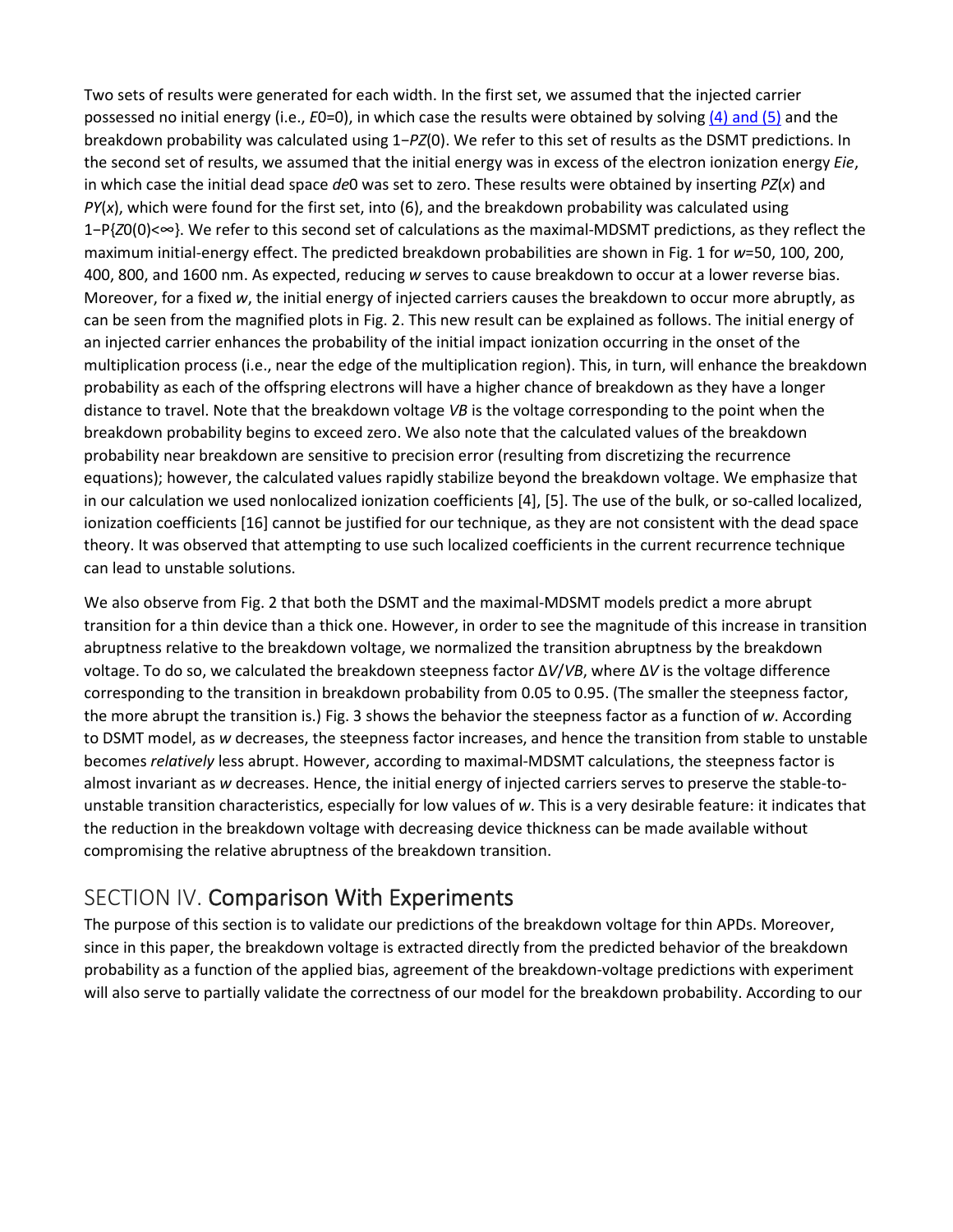

**Fig. 3.** Characteristics of the transition steepness factor Δ*V*/*V* for GaAs. This factor is zero when the transition is abrupt.

knowledge, there is no relevant experimental data available on the probability of breakdown; thus, our predictions regarding the steepness of the breakdown probability cannot be experimentally verified at this time.





The predicted breakdown voltage *VB* was compared with the measured values obtained for homojunction GaAs APDs. These homojunctions, which were described in detail in [2], have been shown to exhibit negligible initialenergy effect [11]. We, therefore, only considered the DSMT predictions and not the MDSMT in this case. For various multiplication-region widths, the predicted and experimental values for the breakdown voltage were, respectively, 7.03 and 6.86 V (at *w*=100 nm), 10.06 and 9.92 V (at *w*=200 nm), 18.75 and 19.05 V (at *w*=500 nm), and 26.72 and 27.60 V (at *w*=800 nm). The corresponding breakdown electric-field values are shown in Fig. 4, demonstrating the very good agreement between the DSMT predictions and experiment. Such good prediction of the breakdown voltage was also demonstrated earlier using a different technique (which does not yield the breakdown probability) based on impulse-response considerations [9]. We emphasize that the excellent agreement with experiment was obtained as a direct result of using the independently-calculated ionization coefficients and threshold energies [4] in the breakdown recurrence theory without introducing any model adjustments or auxiliary parameters to fit the data.

We also applied the theory to two heterostructure APDs. The first device was a GaAs–Al $_{0.6}$ Ga $_{0.4}$ As heterostructure, where the multiplication is confined to the GaAs layer and *w*=130 nm. (Electrons are injected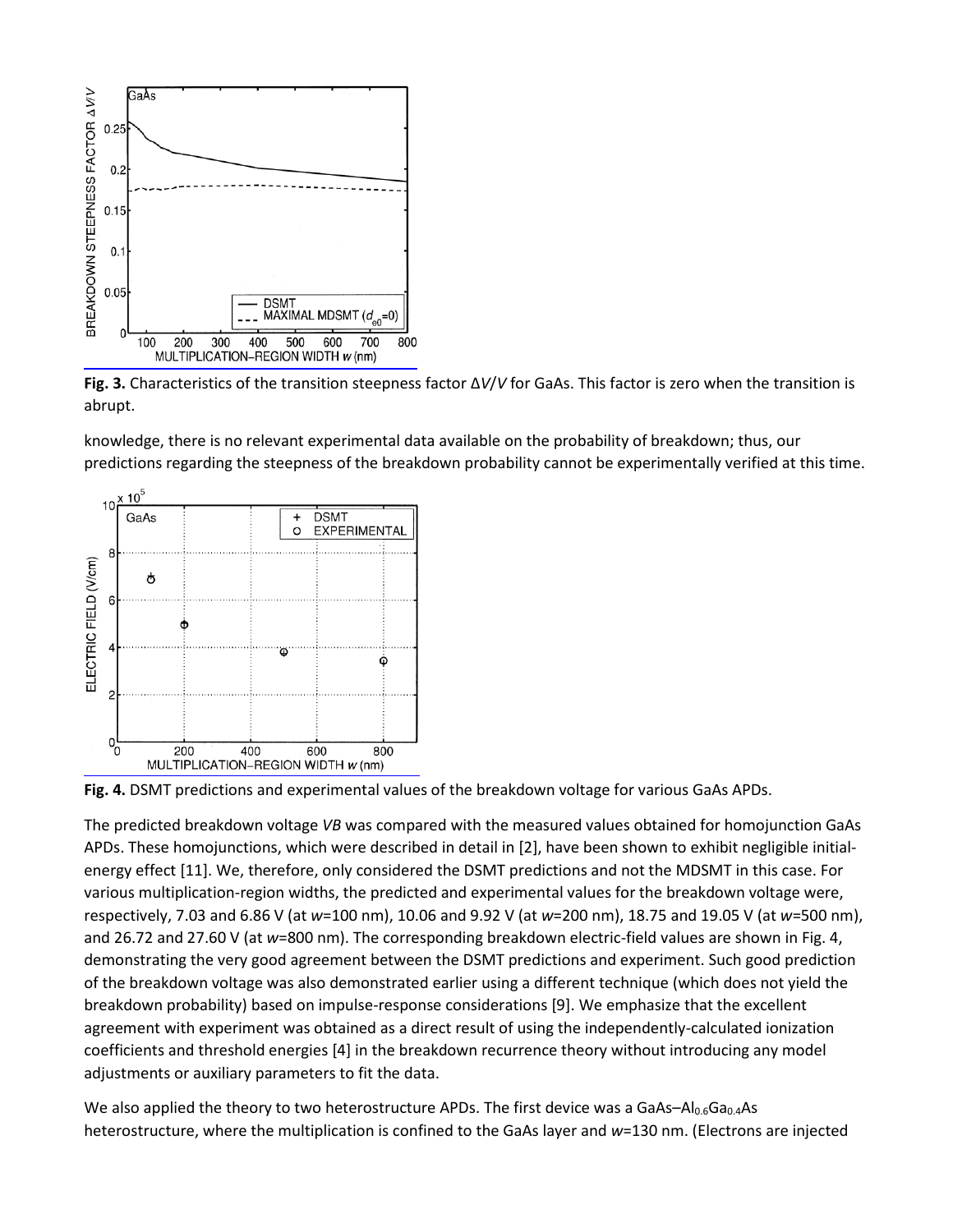from the Al0.6Ga0.4As *p*-layer into the GaAs *i* layer.) It was previously shown that at high electric fields (> 670 kV/cm), the initial-energy effect for this device reached its maximal limit, in which case the initial dead space vanished for the injected electron [11]. The second device was also a GaAs- $Al_{0.6}Ga_{0.4}As$  heterostructure APD, but for which the multiplication takes place in two adjacent Al<sub>0.6</sub>Ga<sub>0.4</sub>As (100 nm) and GaAs (30 nm) *i* layers. (Electrons are injected from an Al0.6Ga0.4As *p*-layer into the Al0.6Ga0.4As *i* layer.) The width of the overall multiplication region for the second device was thus 130 nm. (For  $Al_{0.6}Ga_{0.4}As$ , the parameters for the ionization coefficients were taken from Tan et al. [5].) The effect of initial energy in this device was shown to be very modest, resulting in a dead-space reduction of no more than 10% at E=800 kV/cm  $[11]$ .<sup>1</sup> We performed three sets of calculations for each device: These included the DSMT and the maximal-MDSMT predictions, as well as the MDSMT predictions, in which case the actual initial energy of injected carriers was used.



Fig. 5. Breakdown probability versus applied reverse-bias voltage for the first heterostructure GaAs–Al<sub>0.6</sub>Ga<sub>0.4</sub>As APD, which has a GaAs multiplication-region width of 130 nm. Three separate curves are shown representing the DSMT-predictions (solid), the MDSMT predictions (dotted-dashed), and the maximal-MDSMT predictions (dashed).



**Fig. 6.** Same as Fig. 5 but for the second GaAs–Al<sub>0.6</sub>Ga<sub>0.4</sub>As heterostructure, which has a two-layer Al<sub>0.6</sub>Ga<sub>0.4</sub>As– GaAs multiplication region width total width of 130 nm.

These initial energies were previously calculated from the electric-field profile for each device, which were calculated using Medici software according to the doping profiles obtained from secondary ion mass spectroscopy (SIMS) [11]. (A lookup table was generated relating the applied bias voltages to the electric-field profiles.) The predictions for the first heterostructure are shown in Fig. 5. Consistent with the homojunction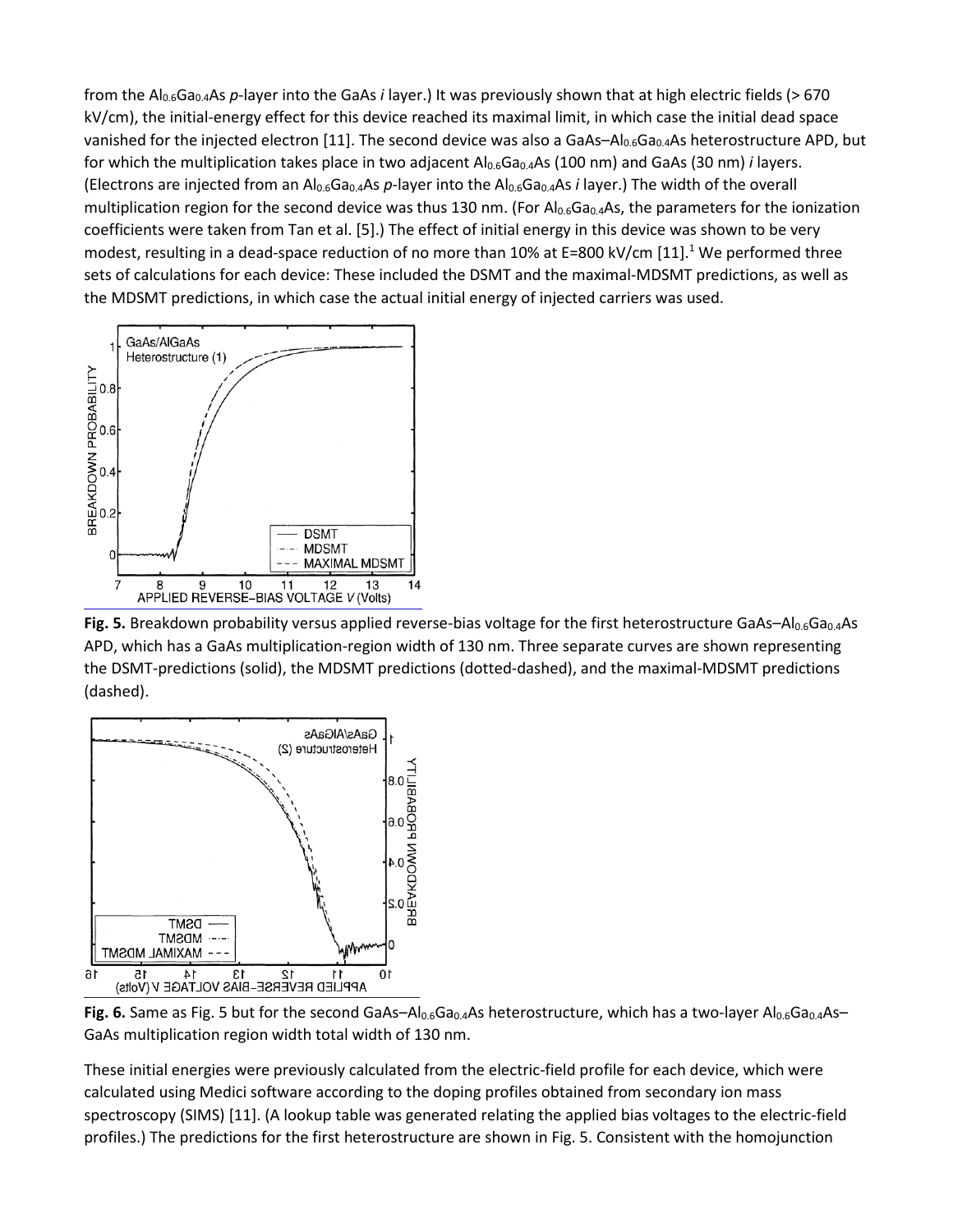GaAs results, the maximal-MDSMT model predicts a more abrupt transition from sub-breakdown to breakdown than the DSMT. Moreover, the maximal-MDSMT and MDSMT curves are almost overlapping, since the initial dead space is almost nonexistent. In contrast, the behavior is different for the second heterostructure, as shown in Fig. 6, where the MDSMT and DSMT predictions are almost indistinguishable. This is because the initial energy in the second device is negligible in comparison to the ionization threshold for  $Al_{0.6}Ga_{0.4}As$ . As for the breakdown voltage *VB* for these two heterostructures, the MDSMT predictions for the first and second heterostructure APDs were 8.37 and 11.00 V, respectively, whereas the corresponding experimental values were 8.35 and 12.43 V.

We finally make the comment that the initial-energy effect considered in this paper does not affect the breakdown voltage, as can be seen from Figs. 1, 2, 5, and 6. This behavior can be explained from the formulas given in  $(4)$  and  $(6)$ . First, note that P{*Z*0(*x*)< $\infty$ }=1 precisely when the integrands *PZ*(*x*) and *PY*(*x*) (in the second integral) are unity over the support of *he*0(*x*) (i.e., the range over which *he*0(*x*) is nonzero). In such a case, the relationship [\(4\)](https://ieeexplore.ieee.org/document/#deqn4-5) necessarily implies that *PZ*(0)=1 as long as the support of *he*0(*x*) includes the support of *he*(*x*), which is the case here since *he*0(*x*) involves a reduced dead space. Thus, P{*Z*0(*x*)<∞}=1 implies *PZ*(0)=1, which means that stability in the presence of the injected-carrier's initial energy implies stability in the absence of the initial energy. Conversely, suppose that P{*Z*0(*x*)<∞}<1, which corresponds to instability in the presence of the initial energy. Then, it follows fro[m \(6\)](https://ieeexplore.ieee.org/document/#deqn6) that *PZ*(*x*)<1 or *PY*(*x*)<1 within the support of *he*0(*x*). In such a case, we deduce from the relationship given in [\(4\)](https://ieeexplore.ieee.org/document/#deqn4-5) that *PZ*(0)<1, since the support of *he*0(*x*) includes the support of *he*(*x*). This shows that  $P\{Z0(x) \leq x \leq 1\}$  implies  $PZ(x) \leq 1$ , or equivalently,  $PZ(x)=1$  implies  $P\{Z0(x) \leq x \leq -1\}$ , which means that stability in the absence of the injected-carrier's initial energy implies stability in the presence of the initial energy. Thus, we have proved that stability, and thus the breakdown voltage, is independent of the initial energy of injected carriers.

## SECTION V. Conclusions

In this paper, we showed that the breakdown characteristics are enhanced in thin APDs. In particular, reducing the thickness of the multiplication region not only serves to reduce the breakdown voltage, as has been observed previously, but it also makes the transition from sub-breakdown to breakdown more abrupt on an absolute scale (the transmission abruptness relative to the breakdown voltage is reduced, however). This feature is particularly desirable for Geiger-mode operation of the APD, as the likelihood of breakdown is enhanced, which leads to enhanced detection and less sensitivity to bias fluctuations. Moreover, the absolute and relative abruptness of the transition can be further enhanced if injected photogenerated carriers have an initial energy comparable to the ionization threshold. Such a phenomenon can occur in heterostructure APDs, and can be manipulated through careful bandgap engineering and doping. APD designs that have the potential for accentuating the initial-energy effect (e.g., certain separate-absorption-charge-multiplication structures) are thus expected to exhibit improved breakdown characteristics.

## References

**1.** M. M. Hayat, B. E. A. Saleh, M. C. Teich, "Effect of dead space on gain and noise of double-carriermultiplication avalanche photodiodes", *IEEE Trans. Electron Devices*, vol. 39, pp. 546-552, 1992. **2.** P. Yuan, C. C. Hansing, K. A. Anselm, C. V. Lenox, H. Nie, A. L. Holmes, Jr., B. G. Streetman, J. C. Campbell, "Impact ionization characteristics of III�V semiconductors for a wide range of multiplication region thicknesses", *IEEE J. Quantum Electron.*, vol. 36, pp. 198-204, 2000.

**3.** M. A. Saleh, M. M. Hayat, B. E. A. Saleh, M. C. Teich, "Dead-space-based theory correctly predicts excess noise factor for thin GaAs and AlGaAs avalanche photodiodes", *IEEE Trans. Electron Devices*, vol. 47, pp. 625-633, 2000.